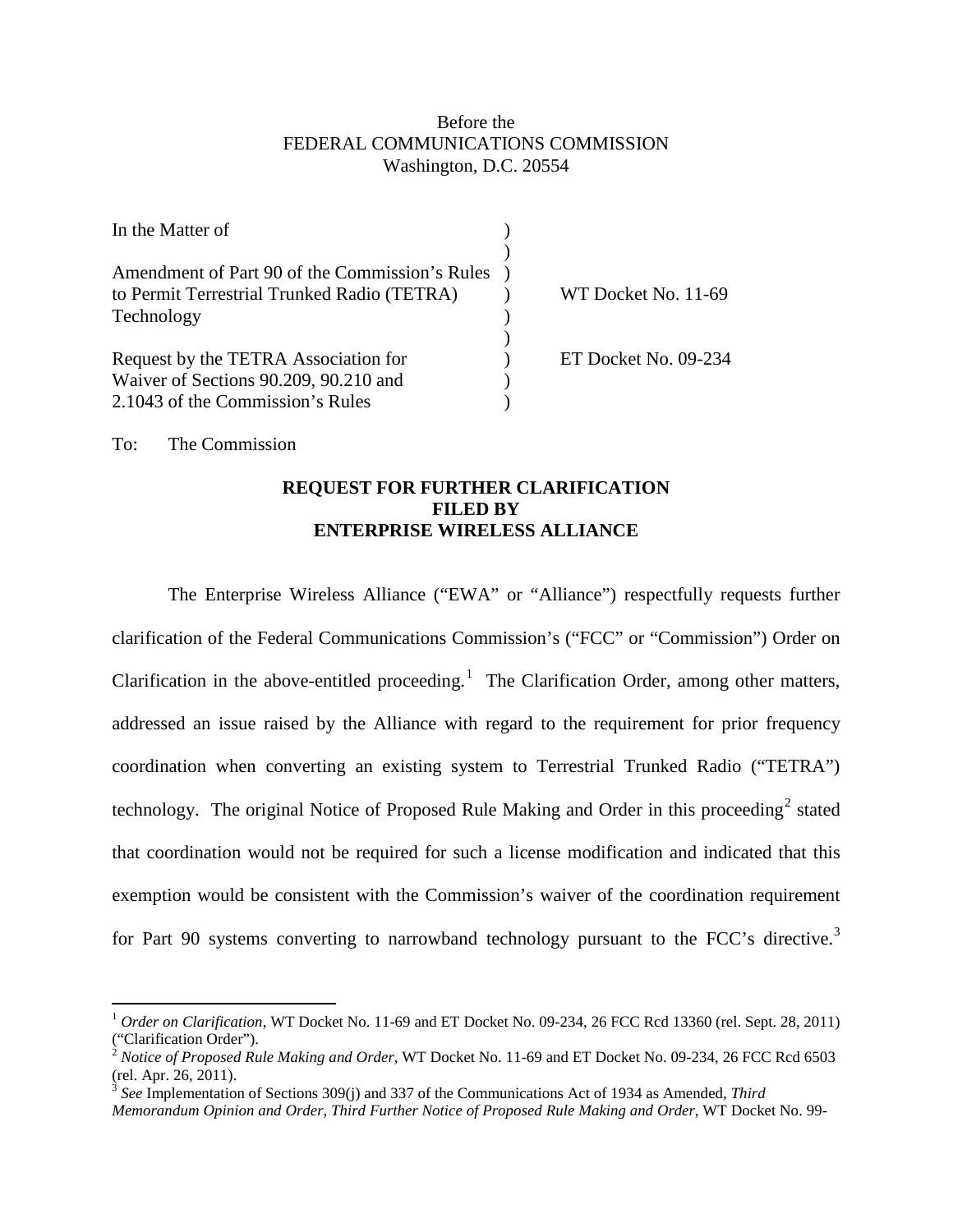EWA disagreed. It noted that the narrowbanding coordination exemption was limited to only one specific situation:

As a result [of the Commission mandate that most Part 90 licensees below 512 MHz will be required to migrate from 25 kHz operation to 12.5 kHz or narrower operation on their existing frequencies by January 1, 2013], **we amend our rules to provide an exemption from the frequency coordination requirement for modification applications that only reduce authorized bandwidth while remaining on the original center frequencies, and do not seek any other changes in technical parameters**. [4](#page-1-0)

In the Clarification Order, the FCC stated that it did not intend to adopt a broader exception for modifications to implement TETRA technology than it had for applications implementing narrowband technology.<sup>[5](#page-1-1)</sup> Had the explanation ended with that statement, it would have been understood clearly. However, the Clarification Order went on to state the following:

Consequently, we clarify that frequency coordination is not required for TETRA modification applications only if the only proposed change to the station's technical parameters is the emission bandwidth. For example, a change from emission designator 20k0D1W to a TETRA emission designator of 21k0D1W would not require coordination.<sup>[6](#page-1-2)</sup>

The Commission may believe that the emission designator change in the example provided would not have any meaningful impact on adjacent channel licensees. However, because it would constitute an increase in the authorized bandwidth, exempting this change from the coordination requirement is not consistent with the narrowbanding exception, which is limited specifically to proposals to reduce authorized bandwidths. To avoid any confusion this apparent inconsistency might create with regard to the scope of either the narrowbanding exemption or the Clarification Order, the Alliance requests the FCC clarify that applications involving TETRA technology are subject to all applicable Part 90 frequency coordination

<span id="page-1-0"></span><sup>4</sup> Amendment of Part 90 of the Commission's Rules, *Second Report and Order and Second Further Notice of* 

 $\overline{a}$ 

<sup>87, 19</sup> FCC Rcd 25045, 25051-52 ¶¶ 12-13 (2004) (requiring most PLMR licensees in the 150-174 MHz and 421- 512 MHz bands to migrate to 12.5 kHz technology by January 1, 2013); *see also* 47 C.F.R. § 90.209(b)(5).

<span id="page-1-2"></span><span id="page-1-1"></span>*Proposed Rulemaking,* WP Docket No. 07-100, 25 FCC Rcd 2479 at ¶ 7 (2010) (citations deleted; emphasis added).<br><sup>5</sup> Clarification Order at ¶ 10.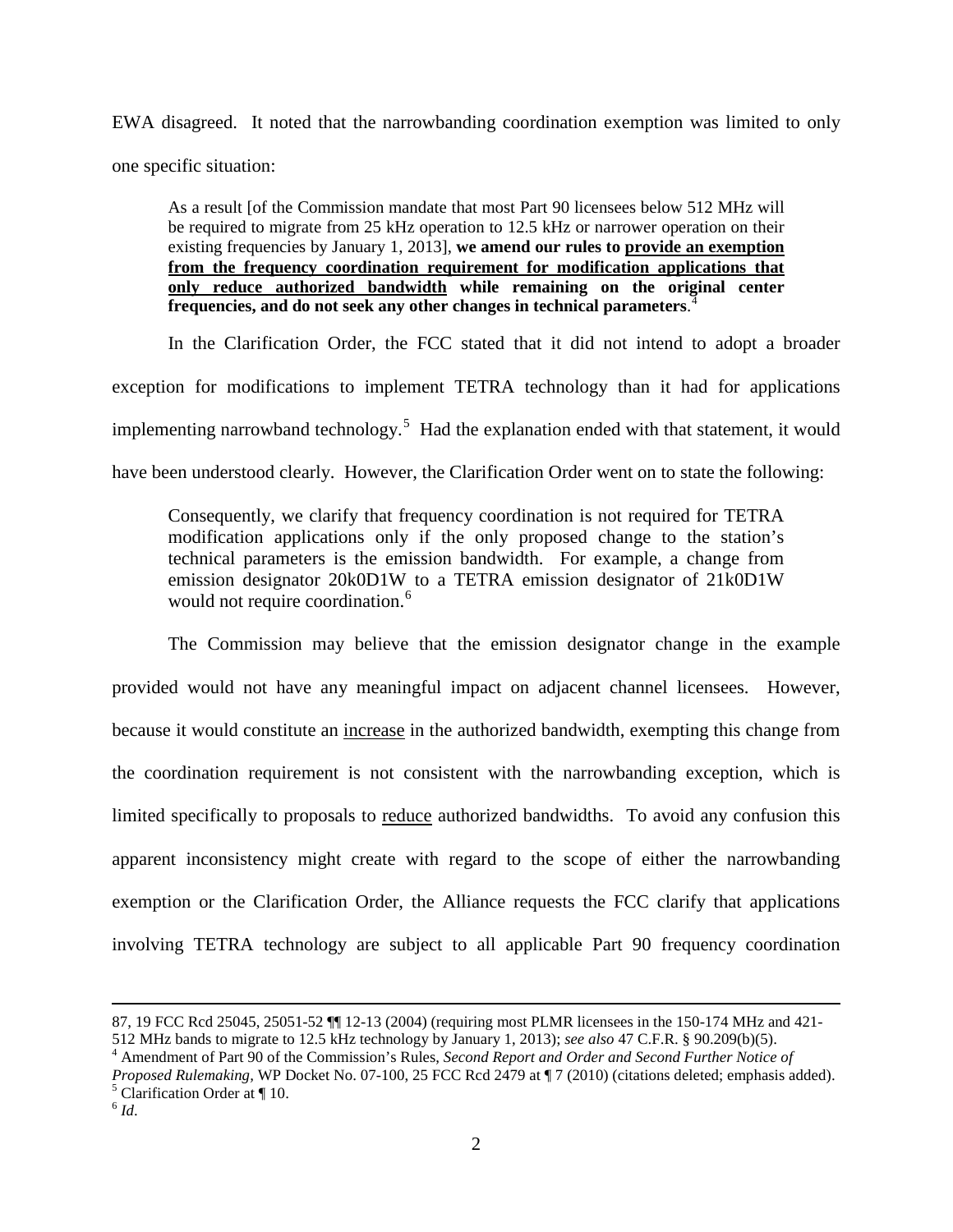requirements, including the narrowbanding exemption; that is, that they are to be treated identically with all other applications, a position with which the TETRA Association has concurred.[7](#page-2-0)

Finally, the Alliance urges the FCC to take this opportunity to confirm another position endorsed by the TETRA Association. In its Comments in the TETRA rulemaking proceeding, EWA asked the FCC to state explicitly that TETRA may be deployed only in systems that are exempt from the normal Part 90 monitoring requirements, either because they have satisfied the requirements of FCC Rule Section 90.187 for trunked operation, or because they have been assigned exclusive trunked channels in accordance with the Subpart S rules. The Reply Comments of the TETRA Association agreed with the Alliance that "TETRA is not suitable for operating in shared channels."<sup>[8](#page-2-1)</sup> In other words, a licensee that is currently operating a system utilizing 25 kHz channel bandwidth channels below 512 MHz in a shared spectrum environment, e.g., the system is licensed for station classes FB2, FB4, or FB6, must not only amend the emission designator to indicate TETRA use, but, in accordance with FCC Rule Section 90.187, must secure frequency advisory committee certification to operate exclusive use channels, e.g., an FB8 channel classification, for all 25 kHz channels used within the centralized trunked TETRA system. Similarly, only systems authorized for exclusive use of their 800/900 MHz channels would qualify to deploy TETRA technology. While the TETRA Association presumes that this fact is understood by all prospective Part 90 users and all frequency advisory committees, EWA does not have that same level of confidence. A clear statement to that effect from the FCC would provide necessary guidance to the Part 90 community about the conditions under which TETRA might be the optimal choice for potential licensees.

<span id="page-2-0"></span> <sup>7</sup> *See* Consolidated Response of the TETRA Association at p. 5 filed on June 8, 2011.

<span id="page-2-1"></span><sup>8</sup> *See* Reply Comments of the TETRA Association at p. 12, filed on Aug. 9, 2011.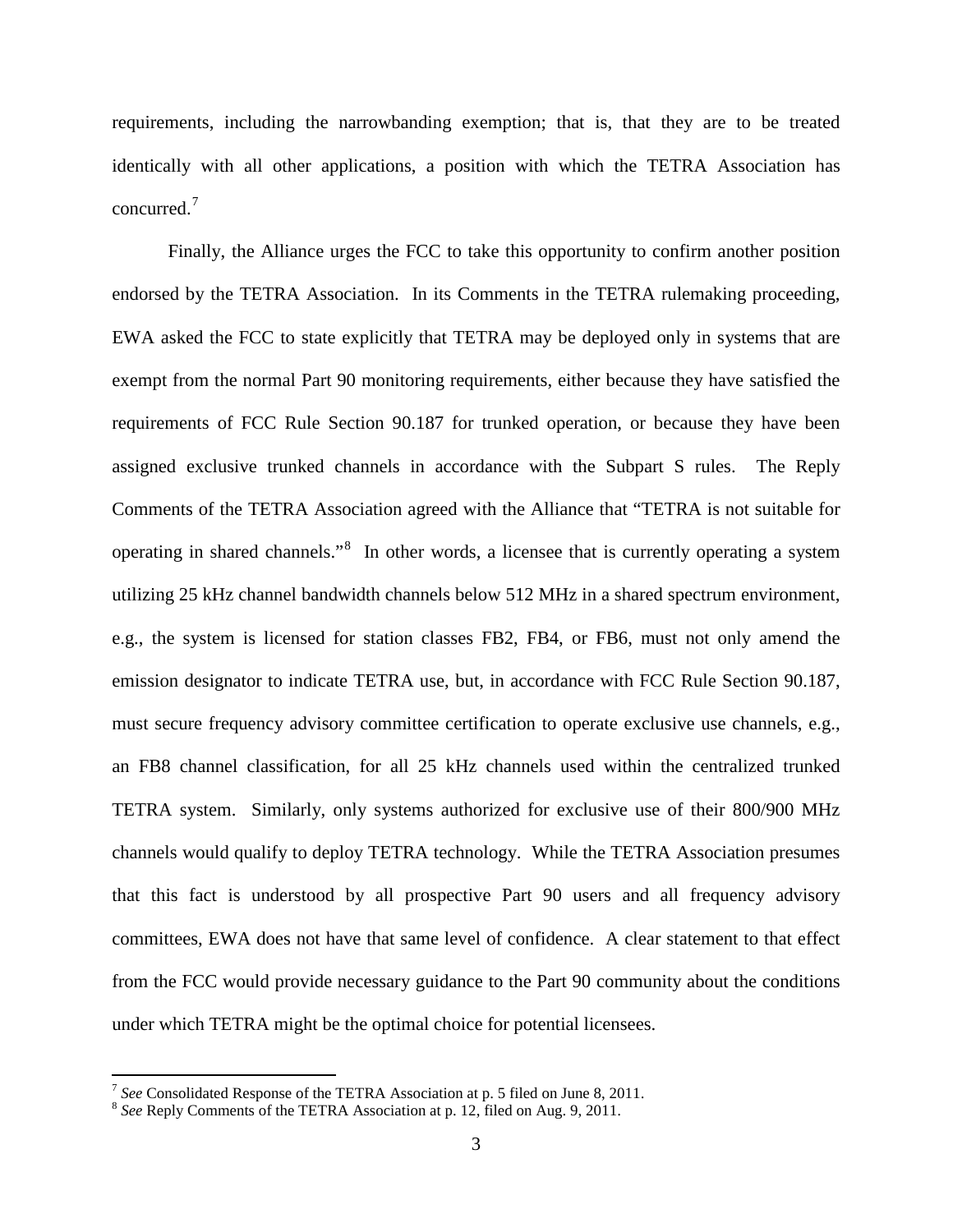For the reasons described herein, EWA again respectfully requests the FCC clarify that applications to deploy TETRA technology are subject to all applicable frequency coordination requirements and that TETRA technology may only be deployed in systems to which the typical Part 90 monitoring requirement does not apply.

Respectfully submitted,

## ENTERPRISE WIRELESS ALLIANCE

By:  $\frac{|s|}{|s|}$ 

Mark E. Crosby President/CEO 8484 Westpark Drive, Suite 630 McLean, Virginia 22102 (703) 528-5115

Counsel:

Elizabeth R. Sachs Lukas, Nace, Gutierrez & Sachs, LLP 8300 Greensboro Drive, Ste. 1200 McLean, VA 22102 (703) 584-8678

October 26, 2011